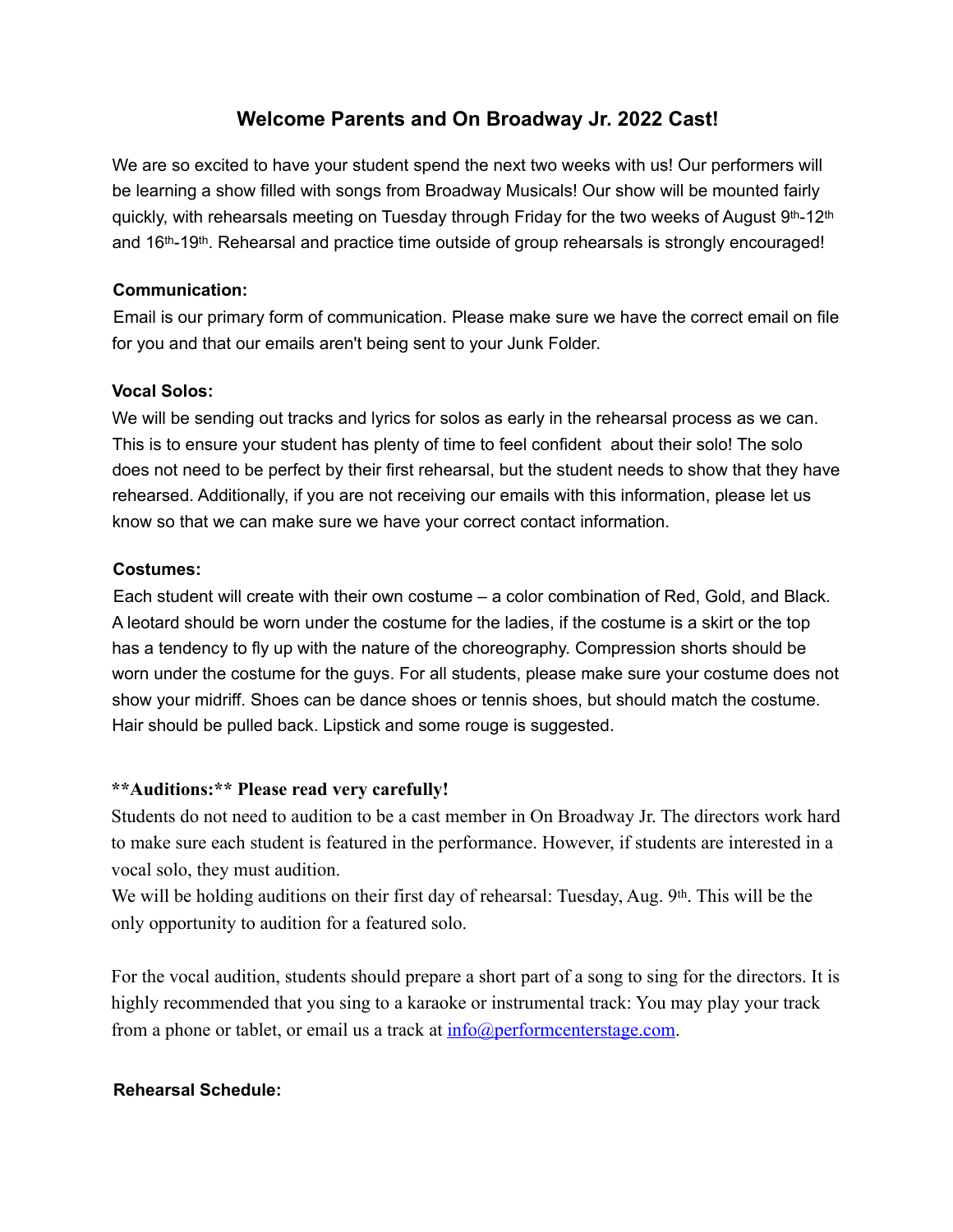Tuesday through Friday, August 9<sup>th</sup>-12<sup>th</sup> & 16<sup>th</sup>-19<sup>th</sup>: 4:00 – 6:00 PM

Saturday, August 20<sup>th</sup>: 12:00 PM \*\*\* Dress Rehearsal (Please be in costume!)

Please arrive 15 minutes before rehearsal starts, to get water, use the restroom, and get shoes on. Please make sure your performer comes ready to move and dance. Students should wear dance or tennis shoes. **No flip flops.** Students can also wear dance attire or something they can move around in. No jeans.

Rehearsals are closed; if a parent chooses to wait for their student the lobby is available. Please bring a water bottle and multiple light snacks daily.

Rehearsal videos are uploaded to our YouTube channel, CenterStage Performing Arts Academy. This is a great way for students to practice their dances and songs before the next day's rehearsals. Because of how quickly the show is to be mounted, students are allowed to miss one rehearsal day, with the expectation they will make up their work at home. A student who misses multiple rehearsals or comes to rehearsal unprepared may be asked to sit out of some portions of the show and/or have any solos removed if the circumstance warrants.

During the show weekend, we ask students who have been given snack money or an allowance by their parents, to leave this in an envelope with a staff member at the soundboard or front desk. We have had students accidentally leave this money on seats or another student pick it up. If a student is caught purposefully stealing from another cast member, they will be asked to leave the production and CenterStage permanently. CenterStage has a zero tolerance policy in this matter.

#### **Show Schedule:**

August 20th, DRESS REHEARSAL! Call time 12:00 PM August 20th, FIRST SHOW! Doors open: 1:30 PM Show Time: 2:00 PM August 20th, SECOND SHOW! Doors open: 3:30 PM Show Time: 4:00 PM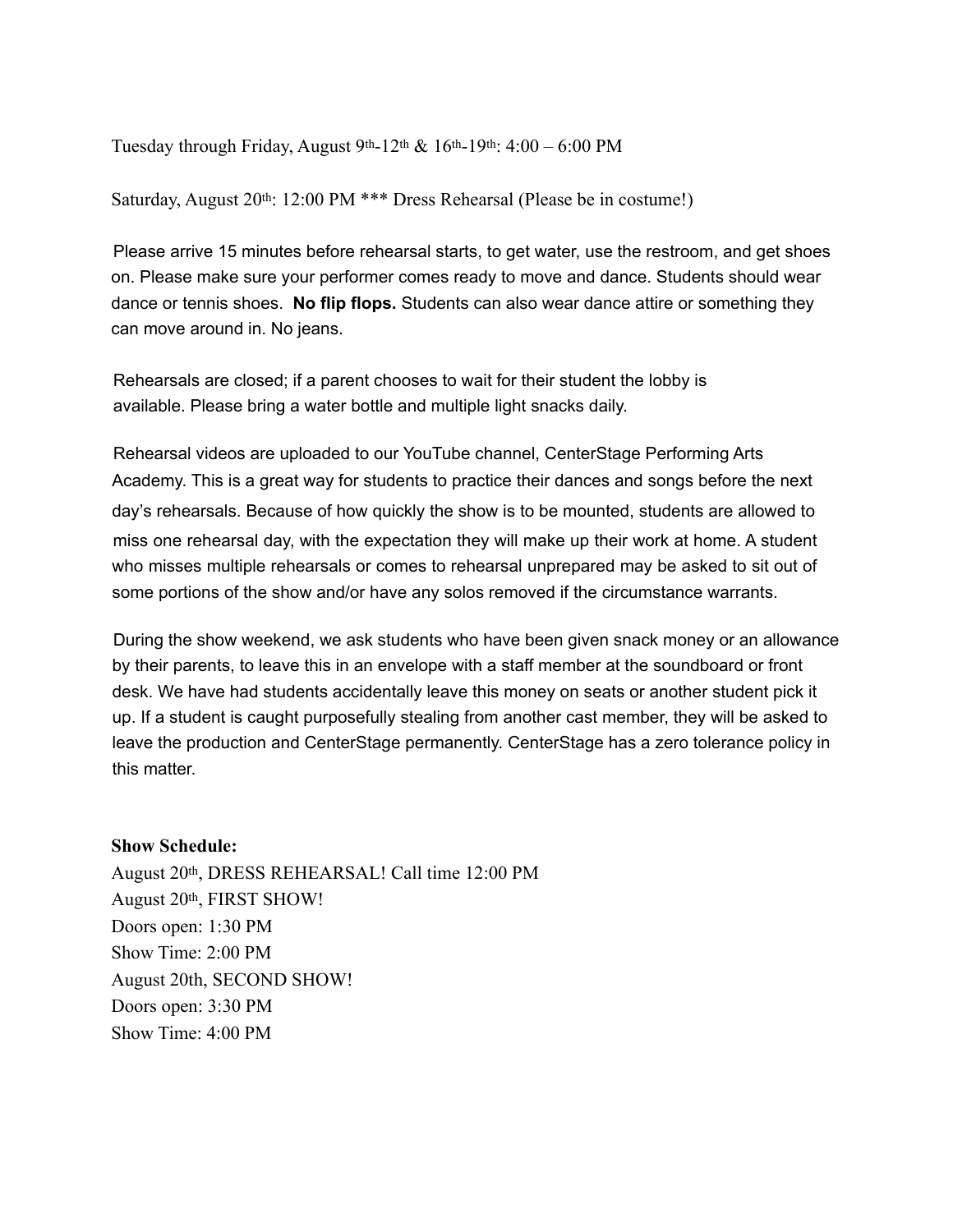### **Covid 19 Protocol:**

• We recommend a heightened sense of awareness at home and ask that parents monitor temperatures and any symptoms before coming to rehearsal. If a student has any concerning symptoms or feels unwell, that student should stay home and rest. In many cases, this proactiveness is the best course of action

• While a student is recovering, CS directors and staff will do everything they can to make sure students stay learning and do not fall behind in their choreography. This could include Zooming them into rehearsals if directors know ahead of time

• Just as important as students' health and safety is their privacy. Under privacy laws,

CenterStage is prohibited from disclosing personal health details of students or staff. If parents wish to disclose information with friends, that is a personal choice

### **Parent and Volunteer Expectations:**

#Front of House" operations during our show weekends rely heavily on our generous parent volunteers who run concessions, take tickets, and much more! We thank you for your contributions and know that your involvement helps strengthen the CenterStage culture. In order to continue providing top-quality performances, we want to help inform our parents on CenterStage's offstage policies and expectations:

If you are prepping or helping your student on show weekends, please do this as quickly as possible and then find your seats to enjoy the show! At no point in time should anyone other than cast and crew be backstage while a performance is going on. If your student needs something from you, you can give it to a member of the staff and they can deliver it. The backstage dressing and green room of a theatre is special and holds the same privacy as the locker rooms for a football team or the dug out for baseball – we prepare, deliver notes, and pump up our cast here. Our students are backstage enjoying this special time with their friends, preparing themselves, and getting into the performance mindset to put on an amazing show for their audience. Having people that aren't cast or crew backstage not only hurts focus and concentration but can also cause students to be late or miss cues. If your student needs you, we will come find you!

If a parent is concerned about anything regarding their student's ability to perform in their role, they should encourage the student to speak with the director or member of staff. This could include things like choreography, music, blocking, quick changes, etc... We are in our students' corners and want nothing more than for them to have a wonderful experience and show. Receiving a communication from a parent, no matter the intent,

escalates the situation. Oftentimes these concerns are best hashed out between performer and director. If it is a serious health or injury matter, then it is certainly appropriate for parents to reach out to staff. In these instances, please email us. This is the best way to get a hold of us. The team checks their emails several times an hour looking for such issues.

All parents must watch the show from a seat. Aisles and the wall at the back of the house is reserved for staff only. The soundboard often has staff running to communicate changes to staff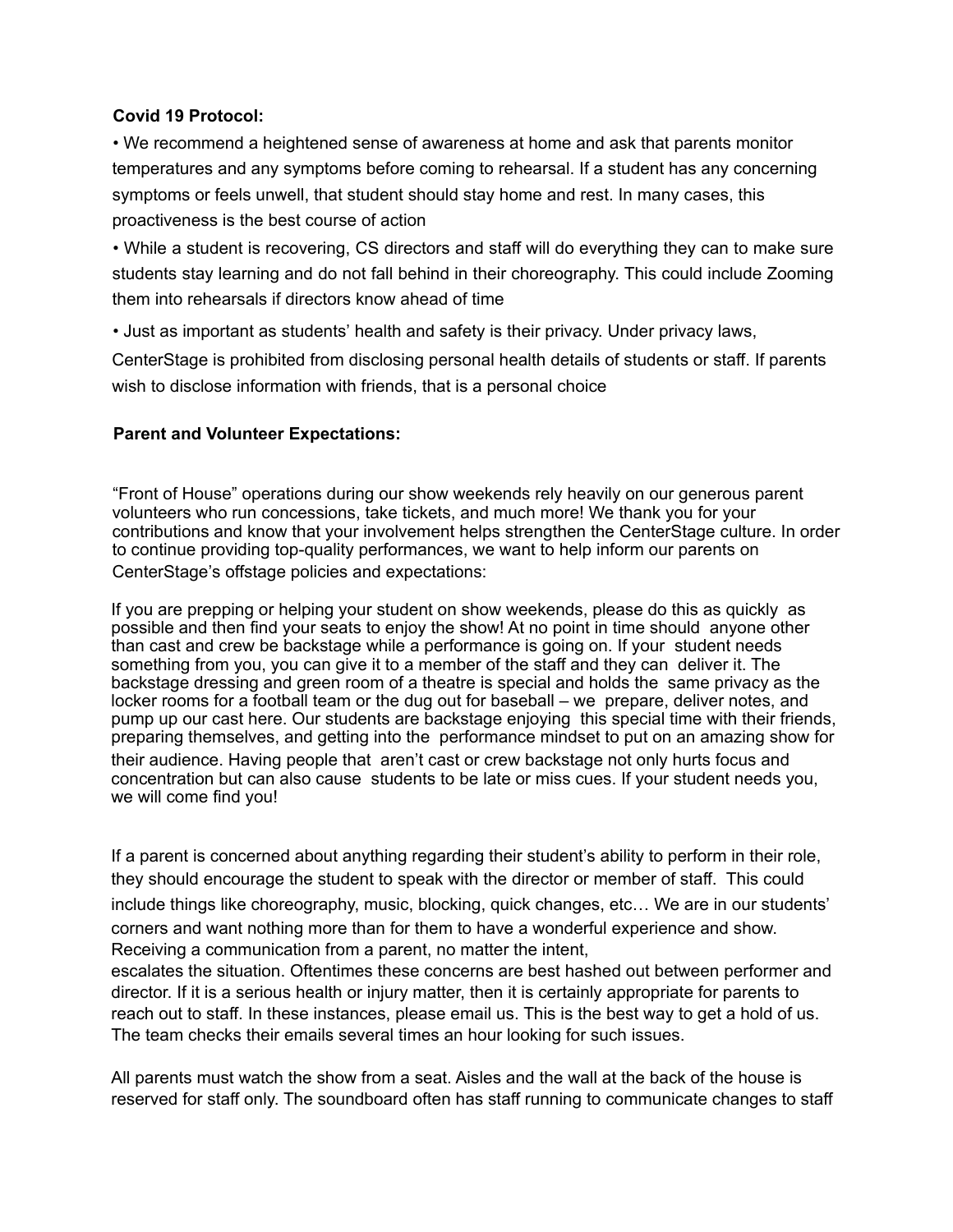backstage or performers mid show. When the pathway is not clear, it can inhibit our ability to communicate and negatively affect the production. Stage managers will be asking patrons to find a seat if they are standing.

Brendan Tramel, CenterStage's Office Manager, ensures that patrons have an easy and positive experience upon entering and exiting the building. She is over our front of house volunteers, which include ticketing and concessions. Brendan is highly regarded in this role by CenterStage leadership, and we ask that you extend her courtesy and trust in this very busy and demanding role.

During our rehearsal process, our students learn a phrase called "Make It Work," and it means just that. There are many times in live theatre that things don't go the way we expected them to do, and in those moments, we smile, and figure out a way to do things.

We thank all of our volunteers for having a "Make It Work" mentality, as well!

#### **Behavior Policy:**

CenterStage students are expected to conduct themselves professionally, kindly, and with humility towards all CS staff and cast members. CenterStage believes in teamwork and everyone is truly important to the success of a production. In that spirit, our staff goes out of it's way to never show favoritism, casting is always subjective. We expect all students to abide by the expectations stated above without exception. The production team and (ultimately) the director (s) have the final say on all aspects of a production. This includes changing staging, assignment of solos, or the order and content of the show.

When addressing a student's behavior, CenterStage will always have at least two staff members present and hold the conversation behind closed doors or in private. Directors usually give a student two - three opportunities to correct their behavior before bringing in the parent for a meeting. If the behavior is unsafe or of an urgent nature, the directors will act quickly and request a meeting with the parent and student.

Regarding parents, and all other concerned friends and family, we always welcome comments whether it be a "thank you", comment, critique or concern. It is truly our desire to create the best production possible with the most favorable experience for every performer. We understand everybody wants their student to be "the star" front and center. We hope you all realize this is an impossible task from a director's stand point. It is important that all involved understand the mammoth job every production is. Once rehearsals start, all staff are living, eating and breathing the work at hand, normally working very long hours with very little sleep. We use the talent available to perform the show as written, often making changes to choreography, song length, lyrics, etc. to create the best effect for every number in the show. If your student is part of the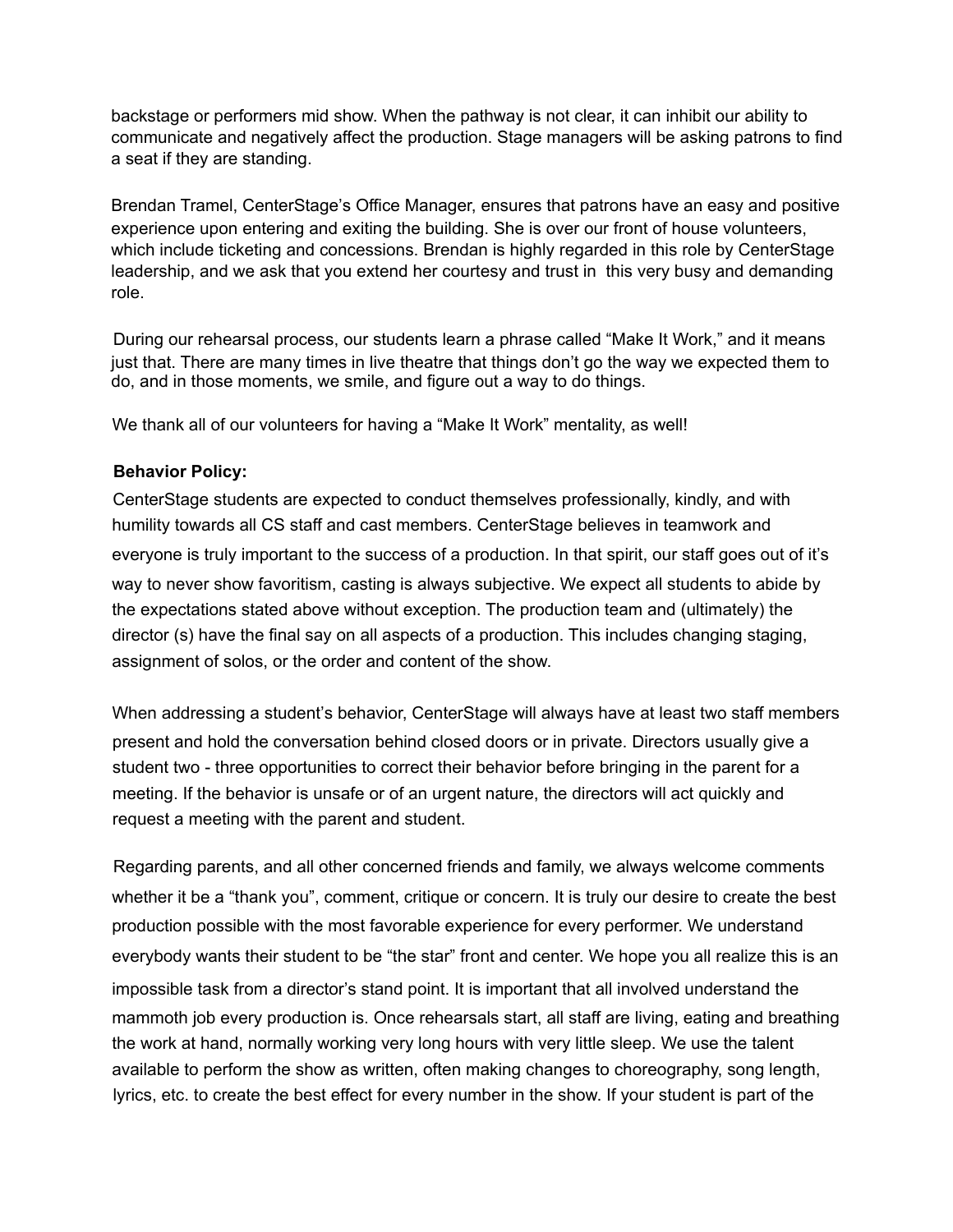CenterStage Family, we assume that you trust our staff to make these judgement decisions without outside influence.

Noting the points above, we respectfully ask that all commentary be submitted in writing after the last performance. We will not have time to read, address and respond to your communication until possibly a week after the production has ended. We continue to "fine tune" the show throughout the performance schedule and often correct your concern as the schedule proceeds. Unless it is an absolute emergency (the director has final say on what an emergency is) requests for meetings will not be addressed until the week after the run of the show.

### **\*Tickets:**

### **Tickets go on sale August 6th at 1 p.m. at performcenterstage.eventbrite.com.**

\$7 for each attendee

\$0 kids aged 4 and under (must sit on a lap)

### **Purchasing tickets online:**

-using a computer, you are able to select your assigned seat -using a cell phone or tablet, you will automatically be assigned the best available seats -you will also be able to pre-order your DVD and/or poster at check-out -tickets purchased together will be seated together

-tickets will be emailed to you

-you do not need to wait in line to purchase tickets, or enter the theater on show

day -ticket availability is guaranteed

-tickets will have an additional surcharge of around \$2 per ticket

**Purchasing tickets at the door** (available at CenterStage, 1 hour before the show begins): -tickets can be purchased with cash or credit card -you will not be able to select your assigned seat. All tickets purchased at the door will automatically be assigned the best available seat -you will need to order your DVD and/or posters for your student at the information table before/ after the show or during intermission -if you are attending the show with others who purchased tickets ahead of time, you will not be able to sit together -ticket availability is not guaranteed -tickets will have an additional surcharge of \$1 -if purchased with credit card there will be a \$0.30-\$0.80 charge added to your order (not per

ticket)